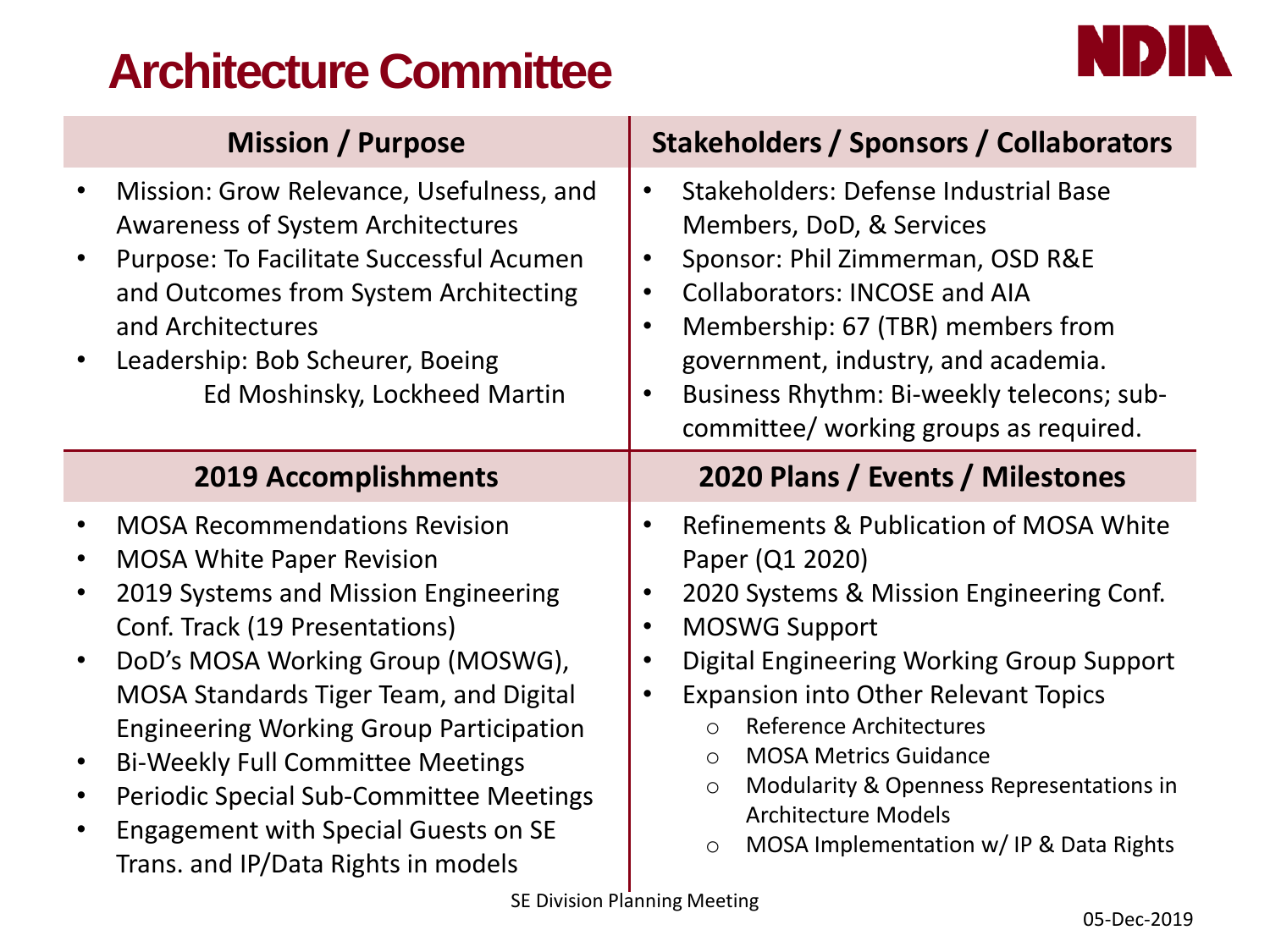# **Mission / Purpose**

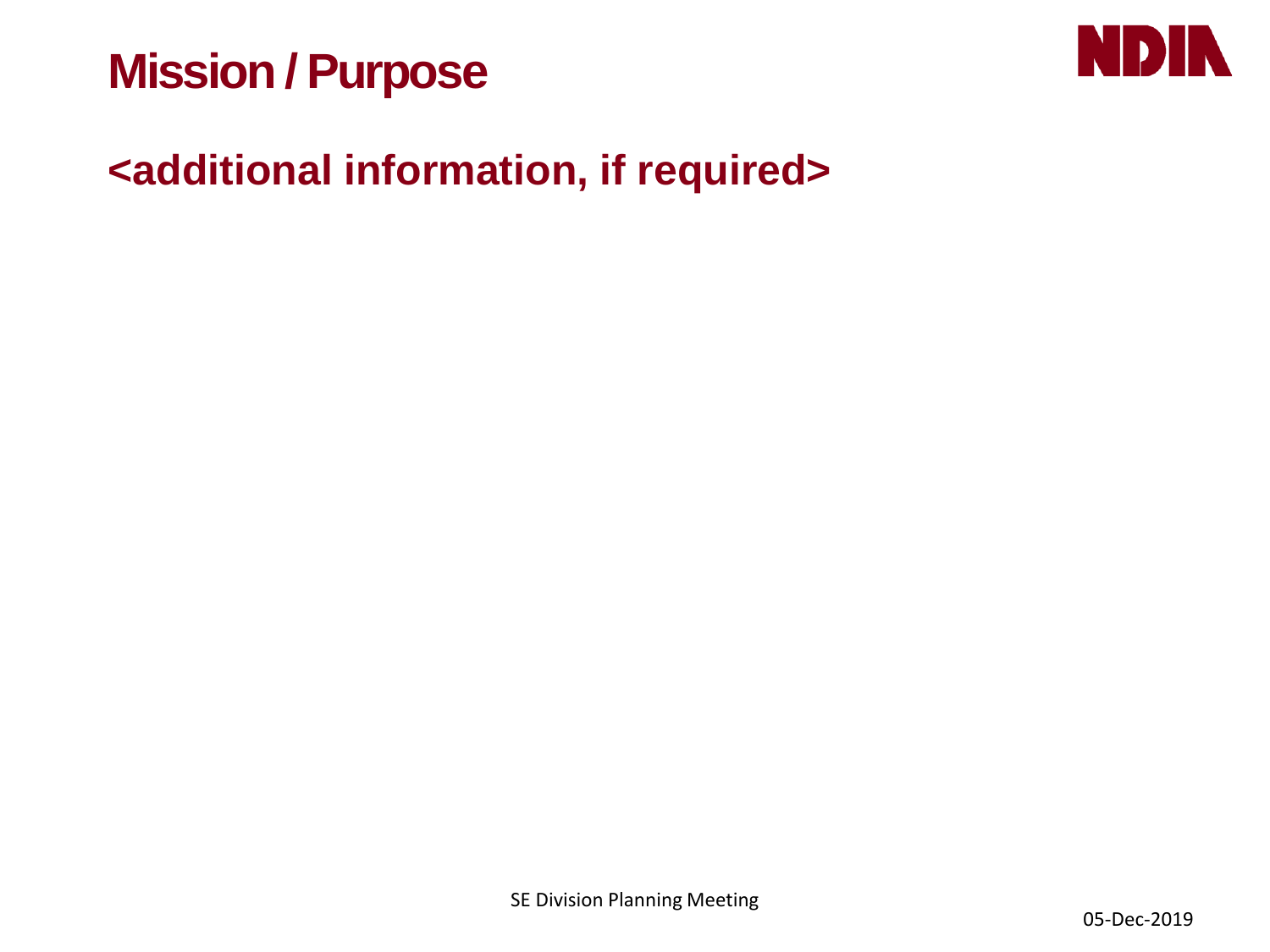

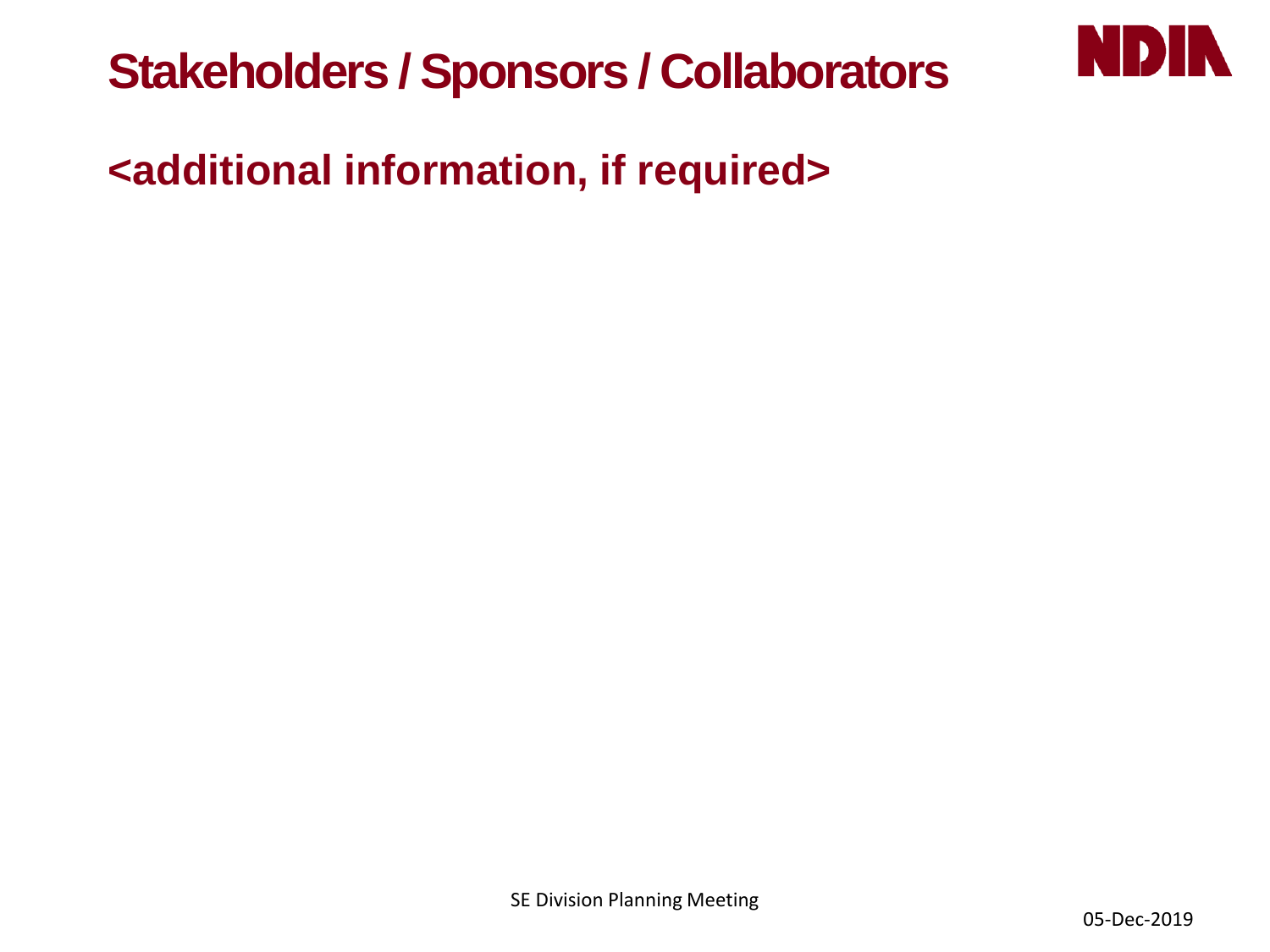# **2019 Accomplishments**